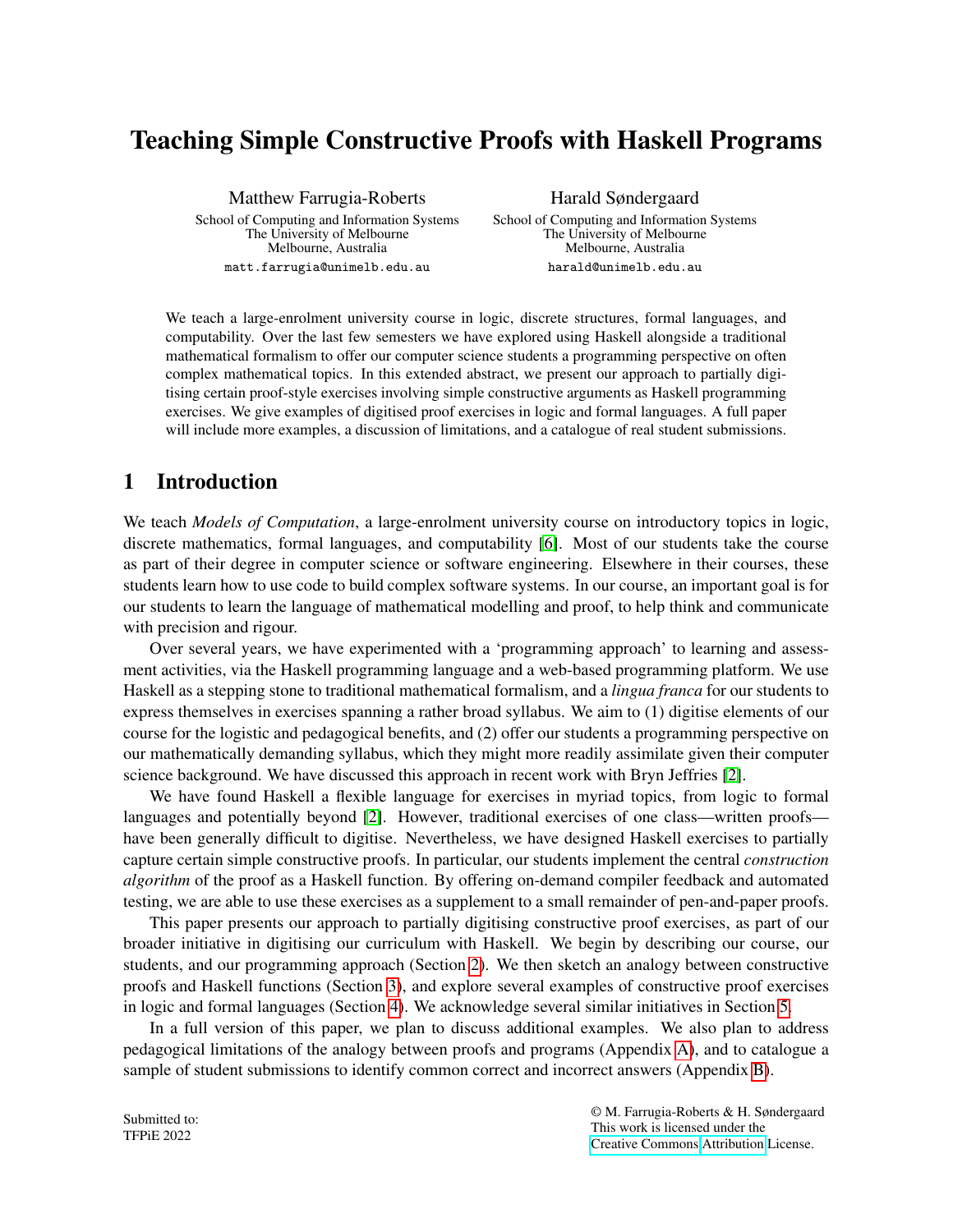| ∍<br>3<br>5        | Introduction<br>Logic (syntax and semantics of<br>propositional and predicate logic,<br>and mechanised reasoning via<br>resolution algorithms) | Introduction to basic Haskell<br>(self-paced, self-contained tutorial<br>on functions, recursion, lists, basic<br>algebraic data types)<br>Assignment 1: 12% | Worksheets: 6%<br>(four fortnightly)<br>formative tasks               |
|--------------------|------------------------------------------------------------------------------------------------------------------------------------------------|--------------------------------------------------------------------------------------------------------------------------------------------------------------|-----------------------------------------------------------------------|
| 6<br>7             | Discrete mathematics (sets,<br>functions, relations, termination)                                                                              | (mathematical and algorithmic<br>challenges in logic)                                                                                                        | on algorithms for                                                     |
| 8<br>9<br>10<br>11 | Formal languages (finite automata,<br>regular expressions, context-free<br>grammars, pushdown automata,<br>Turing machines)                    | Assignment 2: 12%<br>(mathematical and algorithmic<br>challenges in discrete mathematics<br>and formal languages)                                            | propositional<br>logic, regular<br>languages, and<br>formal grammars) |
| 12<br>Exams        | Computability (undecidability)                                                                                                                 | Exam: $70\%$ (3 hours, all topics)                                                                                                                           |                                                                       |

Week Topic in lectures and tutorials Haskell exercises for learning and assessment

<span id="page-1-1"></span>Table 1: *COMP30026 Models of Computation*, example semester calendar.

# <span id="page-1-0"></span>2 Background

Our course is an introduction to logic, discrete mathematics, formal languages, and computation. Table [1](#page-1-1) gives an overview of the topics studied. The emphasis of the intended learning outcomes is in (1) *applying* topics in logic and discrete mathematics to reason about computational problems, and (2) *analysing* and *creating* computational models (from finite-state automata to Turing machines) [\[6\]](#page-5-0).

In particular, we consider it a learning goal for the students to be able to apply their understanding of first-order logic and to analyse computational models by carrying out simple proofs regarding these models. For example, a student should be able to prove simple properties of formal language classes, show by construction that a given language belongs to a given class, or prove that a given language is outside a class by applying a pumping lemma or a reduction argument. Though the emphasis is on applications in computation we also study proofs in other areas such as propositional and predicate logic.

The course has a large enrolment—well over 500 students. Most students take the course for either their undergraduate major or their coursework graduate program, in either computer science or software engineering. Our students are familiar with one or more programming languages as a prerequisite. Haskell is *not* a prerequisite, though some students take a concurrent elective in functional programming. Most have some university-level mathematics experience, but the course is considered mathematically demanding by many of our students—especially when it comes to learning to write proofs.

We have adopted Haskell exercises in learning and assessment tasks to offer our computer science students a programming perspective on the mathematical topics in our syllabus. The exercises are delivered through a state-of-the-art web-based programming platform, Grok Academy (Grok) [\[3\]](#page-5-3), allowing us to capture additional benefits by automating rapid feedback and grading. As of 2021, we retain a small number of traditional pen-and-paper exercises in assignments, primarily for exercising and assessing students' proof-writing skills. Haskell exercises comprise all other assessment, including the final exam. We detail this approach in recent work with Bryn Jeffries of Grok [\[2\]](#page-5-1).

Since Haskell is not a prerequisite, our semester begins with a self-paced introduction to basic Haskell. Grok is an ideal platform for this introduction. Designed for learning to program, Grok is already familiar to many of our students who have previously used it to learn Python, C, and/or Java.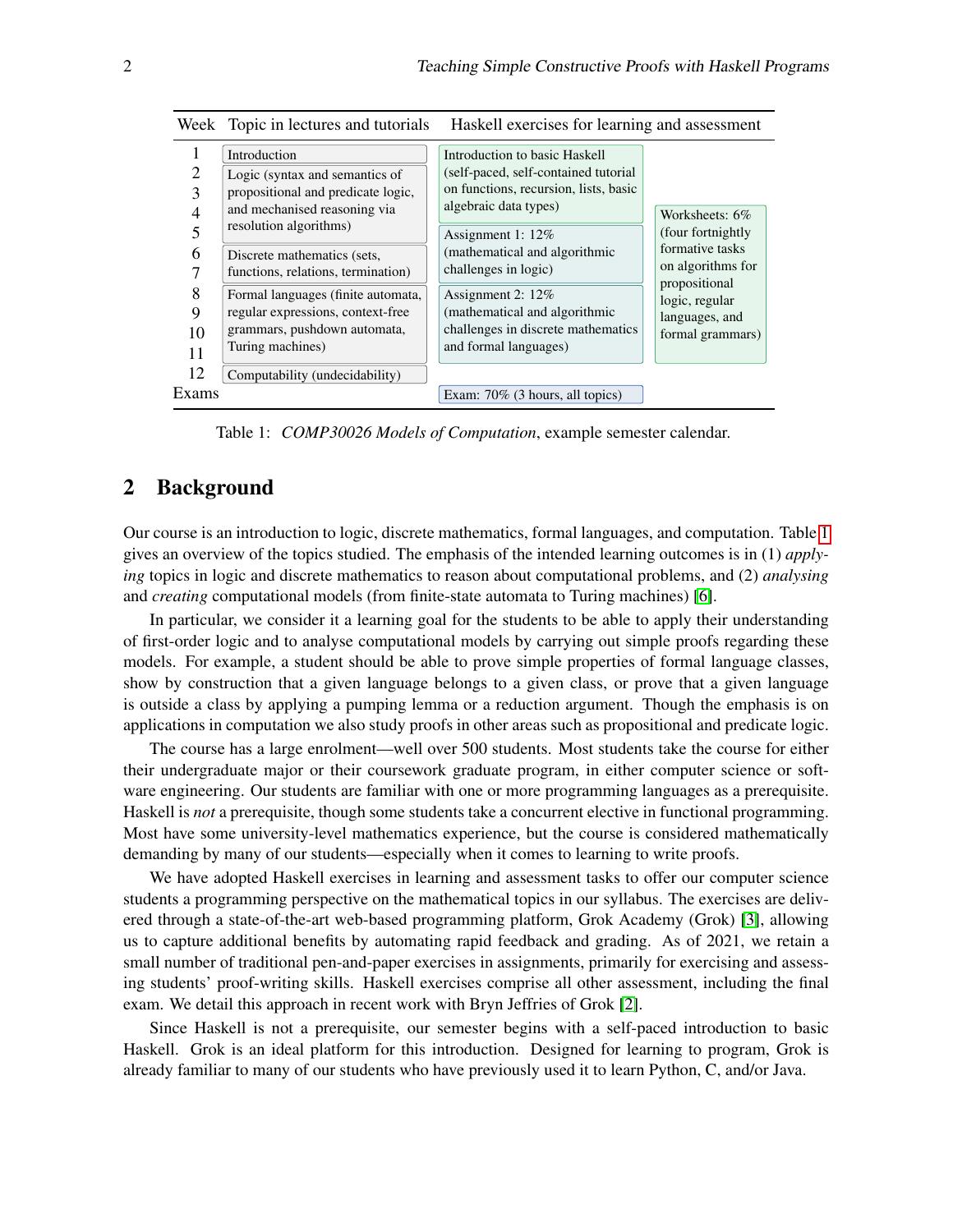However, programming is not one of our direct learning goals. Our students' main use of Grok is not for learning Haskell, but for learning *with* Haskell. We offer much formative and summative assessment in the form of Haskell programming exercises. Notably we use Haskell as a *flexible digital answer format*. This includes not only implementation tasks (where students implement a topical algorithm, such as a resolution algorithm), but also short-answer questions (where students provide their answer as a complex Haskell expression representing, for example, a logical formula, an automaton, or a grammar). The approach is similar to Waldmann's AUTOTOOL [\[11,](#page-5-4) [13\]](#page-5-5).

We think this approach has the potential to lead to many pedagogical and logistic benefits [\[2\]](#page-5-1). We can leverage students' existing programming background to help them learn new mathematical topics, and we can offer students on-demand corrective feedback on their answers. As a digital answer format, Haskell answers are also amenable to automatic and partially-automatic grading workflows.

The approach also has the potential to act as a unified medium for learning and assessment activities across a broad range of topics. Realising that benefit requires carefully designing Haskell exercises to address challenging learning goals such as proof writing. In this paper, we focus on a certain kind of Haskell exercise that partially mimics a traditional proof exercise, contributing evidence for the flexibility of a programming approach.

#### <span id="page-2-0"></span>3 Constructive proofs as programs

In general we have found proof exercises challenging to digitise. However, aspects of certain constructive proofs lend themselves the task. In this section, we lay out the partial analogy we have drawn between Haskell function implementation exercises and certain constructive proofs.

Many important results in our syllabus are of a simple logical form, "for all objects in some class  $\mathscr{X}$ , there exists an object in some class  $\mathscr Y$  such that the object has the property  $P$ ". Examples include proofs of closure properties of formal language classes, or that a certain restricted logical form is universal. Moreover, the most appropriate method of proof is often a direct constructive argument that (1) demonstrates how to build an object in class  $\mathscr Y$  systematically from the object in class  $\mathscr X$ , and (2) justifies that the constructed object indeed has the property *P*. Our analogy captures the systematic construction as a Haskell function. Given a data type X for objects of class  $\mathscr X$ , and a data type Y for objects of class  $\mathscr Y$ , then the systematic construction can be implemented as a Haskell function of type  $X \rightarrow Y$ .

We contend that implementing this function evokes similar skills to writing the constructive argument at the heart of the proof. It requires a working understanding of the 'input' (class  $\mathscr{X}$ ) and 'output' (class Y ) objects—enough to manipulate their Haskell representations. It also requires the same rigorous understanding of the details of the appropriate construction algorithm as for a good written description.

We emphasise that the analogy is between the written construction and the Haskell function, not between the entire written proof and the Haskell function. A Haskell exercise does not require the students to justify that the constructed objects will always have the property *P*. We return to discuss this and other limitations in Appendix [A.](#page-6-0) For now, we merely claim that *some* of what is pedagogically valuable in proof exercises is also present in the Haskell exercises following this analogy. They may be supplemented by other activities addressing any remaining learning goals.

On the other hand, an interactive Haskell environment has countervailing strengths. The Haskell compiler supports and demands syntactic well-formedness. The type system will also detect some conceptual errors (such as confusing sets for their elements). Moreover, Grok affords students this feedback on demand, allowing them to experiment with Haskell and to build confidence in their progress. Moreover, we can configure semantic 'tests', running a sample of inputs through the construction algorithm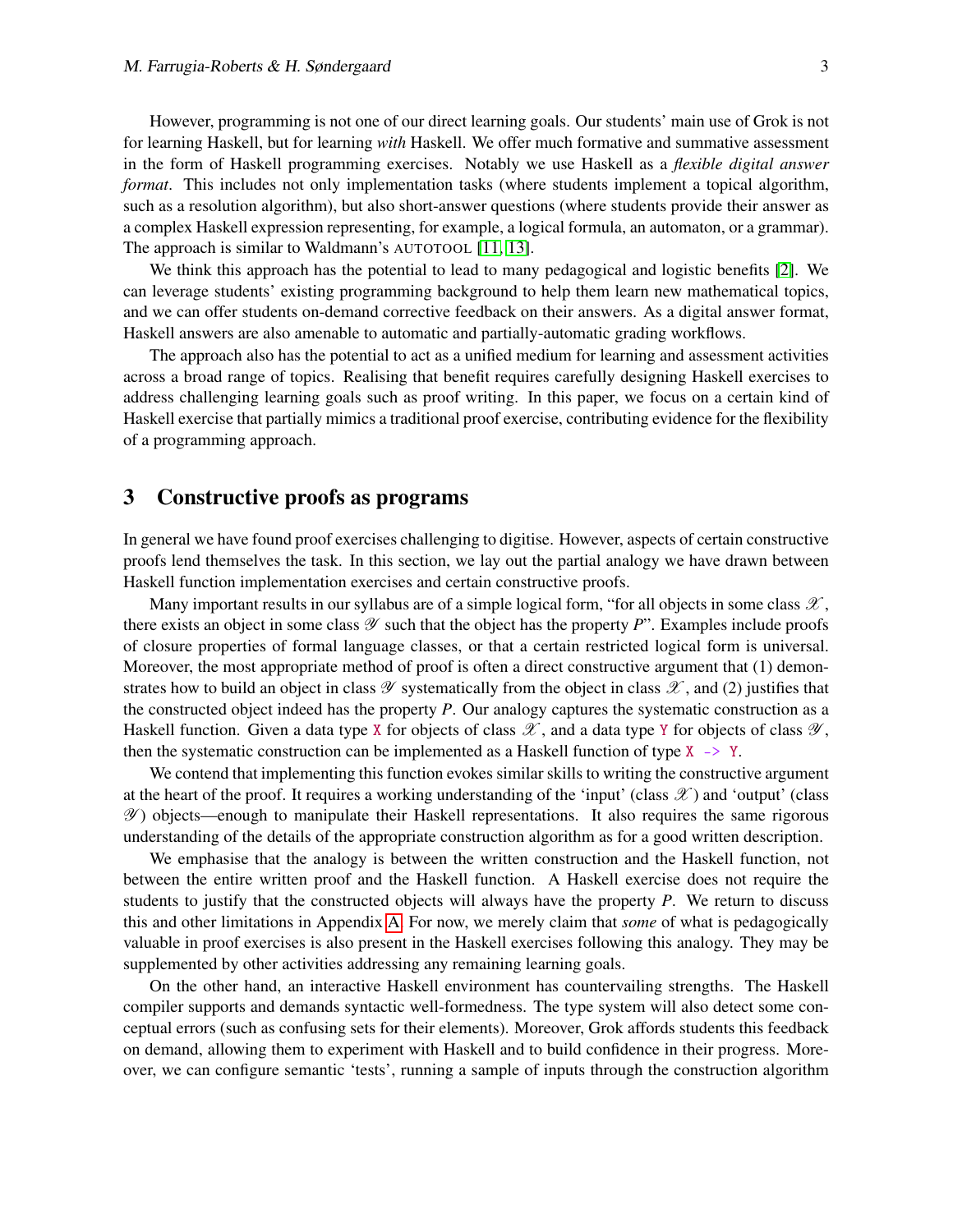| data Exp        | <b>Example:</b> The formula:           | <b>Note:</b> This type is suitable for re-  |
|-----------------|----------------------------------------|---------------------------------------------|
| $= VAR$<br>Char |                                        | cursive constructions. However for          |
| NOT<br>Exp      | $X \wedge (X \Rightarrow Y)$           | short-answer questions it quickly           |
| Exp Exp<br>AND  |                                        | becomes cumbersome. We provide              |
| Exp Exp<br>OR . | would be expressed in Haskell with the | a string parser utility, so the stu-        |
| IMPL Exp Exp    | following code:                        | dent could write parseExp "X &              |
| BIIM Exp Exp    | AND (VAR 'X')                          | $(X \Rightarrow Y)$ " here. A type with in- |
| Exp Exp<br>XOR  | (IMPL (VAR 'X') (VAR 'Y'))             | fix constructors is also possible.          |

Figure 1: The Exp type for propositional logic expressions.

<span id="page-3-1"></span>and verify the property *P* of the output. This falls short of a full verification. However, it can uncover common errors in the informal justification a student has in mind about their function's correctness, prompting them to re-think. Once again, this feedback is available on demand.

Finally, we hypothesise that given our students' backgrounds, a programmatic representation of objects and construction algorithms provides a useful stepping stone to eventually mastering the mathematical formalism (through other activities).

#### <span id="page-3-0"></span>4 Some examples from our course

We explore some example Haskell exercises designed for our course using the analogy to constructive proofs. For each topic, proof exercises comprise a problem description, a data type representing 'input' and 'output' objects, a Haskell program encoding the construction (written by the student), and a suite of tests to verify the construction. We detail these and other notable components for each example.

Our students study propositional logic primarily as a tool for modelling and analysing computational problems. We use a Haskell data type for propositional expressions. The type is outlined in Figure [1.](#page-3-1)

As part of the study of propositional logic, we explore the expressiveness of connectives. In particular, we explore the diverse *functionally complete* combinations of connectives [\[10\]](#page-5-6). To prove a set *C* of connectives functionally complete, it suffices to show how every formula expressed with a complete set of connectives can be equivalently expressed with *C*. This construction is readily cast as a Haskell exercise (where the student implements the translation into the restricted form), see Figure [2.](#page-3-2)

```
Exercise description: Prove that Haskell answer: A recursive construction.
the set of connectives \{\Rightarrow, \neg\} is \text{tr} :: Exp -> Exp
functionally complete by writing tr (VAR x) = VAR x
a function tr : Exp \rightarrow Exp that tr (NOT e)translates arbitrary propositional for-
tr (IMPL e f) = IMPL (tr e) (tr f)
mulas into equivalent formulas using
tr (AND e f) = NOT (IMPL (tr e) (NOT (tr f)))
no other connectives.
Testing: Check that output uses \Rightarrow tr (BIIM e f) = tr (AND (IMPL e f) (IMPL f e))
and \neg only and is equivalent to input. \mathsf{tr}(\mathsf{XOR} \mathsf{e} \mathsf{f}) = \mathsf{NOT}(\mathsf{tr}(\mathsf{BIIM} \mathsf{e} \mathsf{f}))= NOT (tr e)
                                      tr (OR e f) = IMPL (NOT (tr e)) (tr f)
```
<span id="page-3-2"></span>Figure 2: An example propositional logic exercise for a functional completeness construction.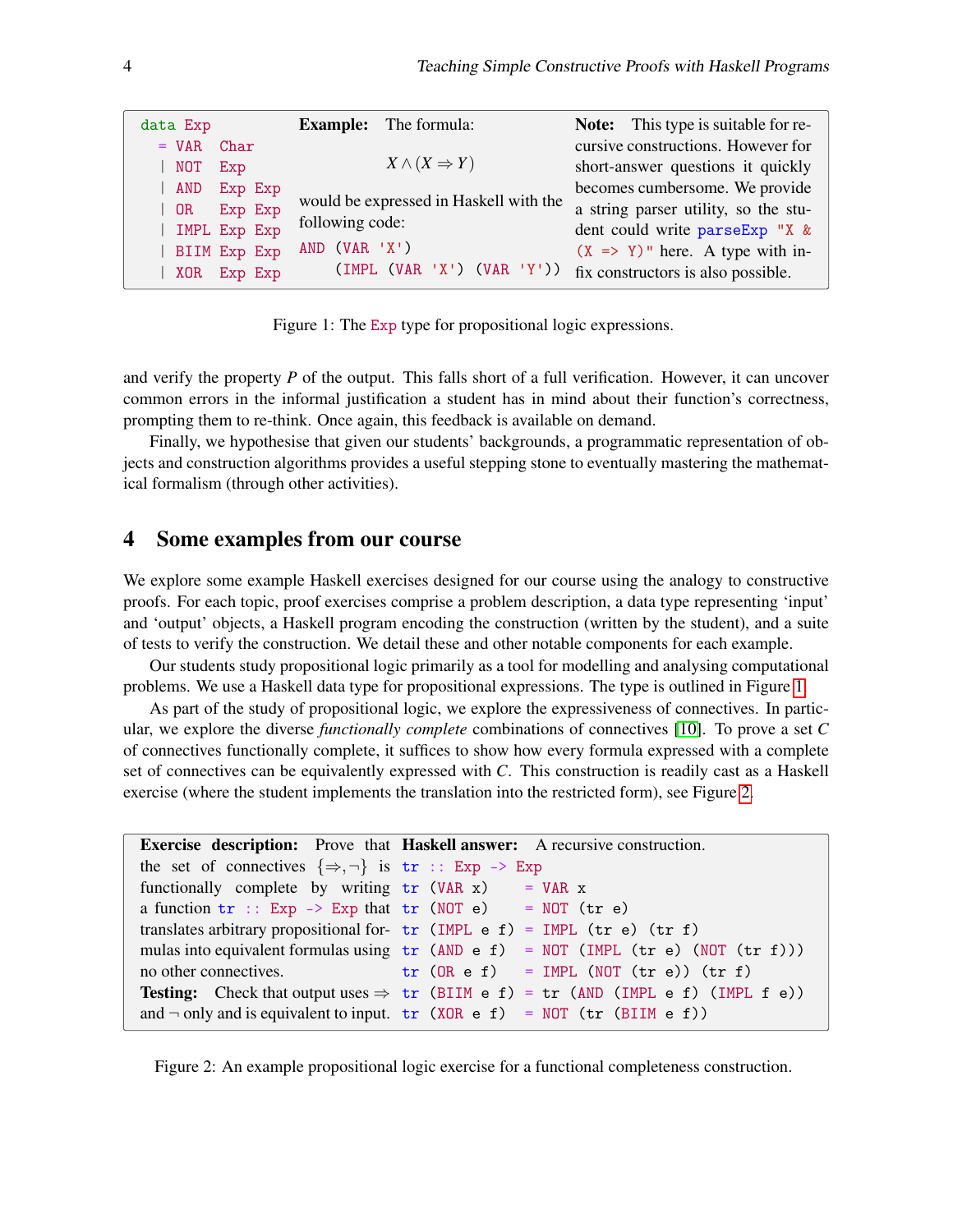```
type State = Int
type Symbol = Chartype DFA
 = ( [State] -- states
    , [Symbol] -- alphabet
    , [((State, Symbol), State)]
               -- transitions
    , State -- start state
    , [State] -- accept states
    )
Note: We use a relation for the transition
function. It could alternatively be a function
Int -> Char -> Int.
                                        Example: The DFA traditionally depicted:
                                        would be expressed as follows:
                                        dfa = ([0,1], 'ab', d, 0, [1])where d = [ ((0, 'a'), 0) ](0, 'b'), 1)(1, 'a'), 1)(1, 'b'), 1)]
```
Figure 3: The DFA type for deterministic finite automata.

<span id="page-4-0"></span>Another rich vein of constructive proof exercises come from the theory of regular languages, since they are defined by the existence of some simple automaton or expression. We offer a Haskell data type for regular expressions and for deterministic finite automata (DFAs). The regular expression type is a recursive type similar to the propositional logic type. For brevity we show only the type for DFAs, which directly mirrors the standard mathematical structure. See Figure [3.](#page-4-0)

A favourite class of exercises gives students a parameterised family of languages and asks them to prove that all languages in the family are regular. It is sufficient to show that for each parameter value, the resulting language has a DFA. This construction is readily cast as a Haskell exercise where the student writes a function to construct the DFA from the parameter. Figure [4](#page-4-1) shows an example.

In a full paper, we will provide many further examples in logic and automata theory, along with other examples in formal languages. We will also discuss examples we have conceived but not yet used in class, to illustrate the full range of the analogy.

| <b>Question description:</b> Consider the singleton <b>Testing:</b> Check that the output DFA is equiv- |                                               |
|---------------------------------------------------------------------------------------------------------|-----------------------------------------------|
| alphabet $\Sigma = \{a\}$ . Given a positive natural num-                                               | alent to a known solution DFA.                |
| ber d, we can define a language of strings on $\Sigma$ :                                                | <b>Haskell answer:</b> A direct construction, |
|                                                                                                         | closely mimicking a pen-and-paper definition. |
| $M_d = \{ \mathbf{a}^n \mid n \geq 0, n \text{ is a multiple of } d \}.$                                | $m$ :: Int $\rightarrow$ DFA                  |
|                                                                                                         | $m d = (qs, "a", ts, 0, [0])$                 |
| In other words, $M_d$ is the language of all strings                                                    | where                                         |
| of 'a's whose length is a multiple of $d$ .                                                             | $qs = [0d-1]$                                 |
| Prove that all languages of this form are regular:                                                      | $ts = [ ((i, 'a'), (i+1) \mod d)$             |
| Write a function $m$ :: Int -> DFA so that 'm d'                                                        | $  i \leftarrow$ qs                           |
| returns a DFA recognising $M_d$ (for $d > 0$ ).                                                         |                                               |

<span id="page-4-1"></span>Figure 4: An example DFA construction based on a simple parameterised family of languages.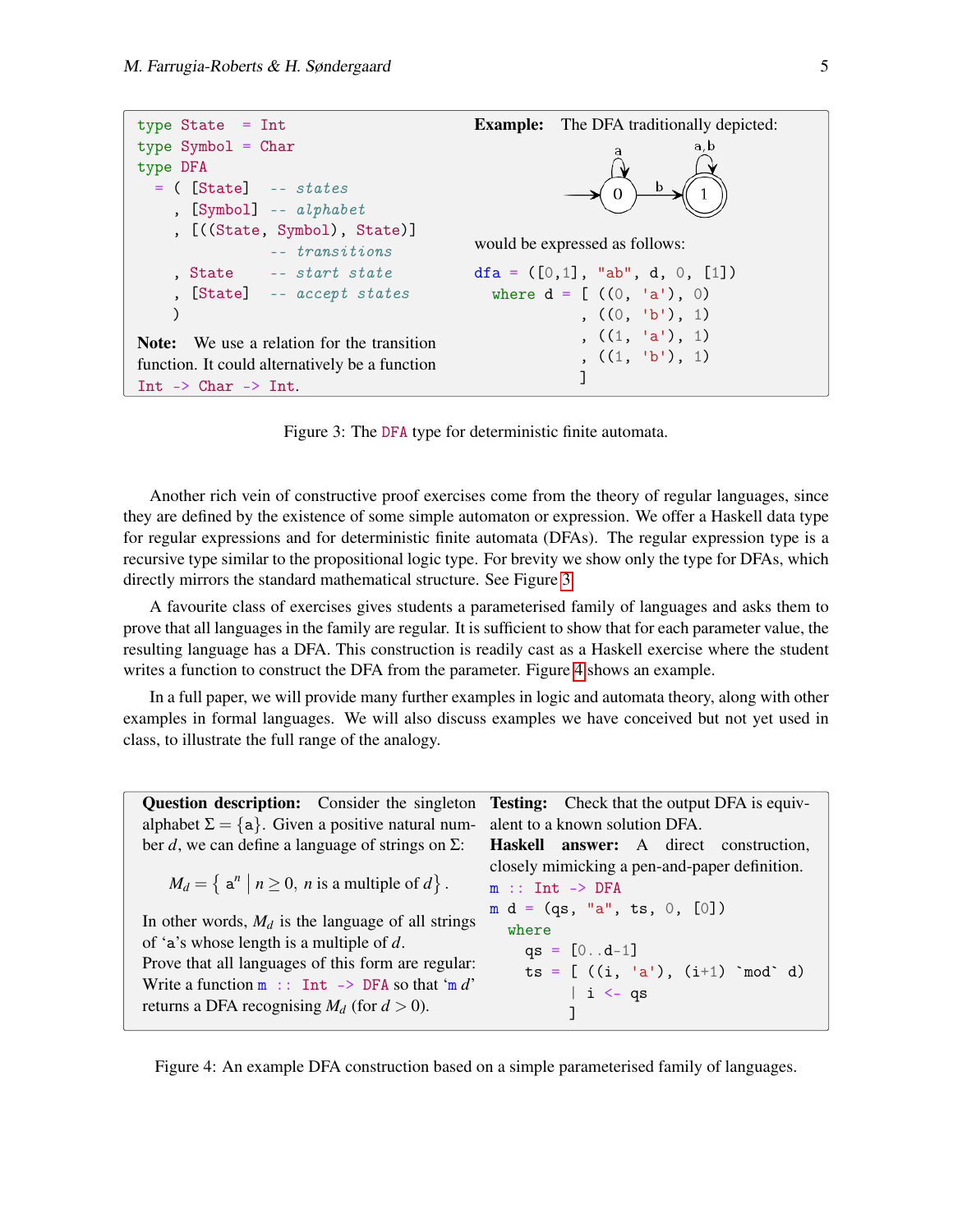#### <span id="page-5-2"></span>5 Related work

It has long been realised that a functional programming language can serve as a powerful learning tool for discrete structures and allied topics [\[4,](#page-5-7) [12\]](#page-5-8), and we have taken much inspiration from well-known Haskell-based texts on logic [\[1\]](#page-5-9) and discrete maths [\[8\]](#page-5-10). Equally there is a body of work on the teaching of proof techniques firmly grounded in declarative programming (e.g., [\[5,](#page-5-11) [9\]](#page-5-12)).

We are not aware of other educators who use a functional programming language, on a single dedicated learning platform, as a *lingua franca* for formative and summative assessment across a wide syllabus, including constructive proof exercises. The closest approach we know of is Waldmann's use of AUTOTOOL [\[13\]](#page-5-5). AUTOTOOL offers Haskell exercises spanning an impressive range of topics, and a simple web-based interface. The exercises include implementation tasks and short-answer questions using Haskell as an expression language. Rahn and Waldmann notably demonstrated a Haskell-function based pumping lemma exercise [\[11\]](#page-5-4), following a similar analogy to our own.

The use of proof assistants (including those based on functional programming, such as Coq and Agda) is orthogonal to the programming-based learning perspective we take. Such tools could potentially fill the gap we leave through our 'construction only' approach to proof. We are not aware of proof assistants used in teaching introductory formal languages. Examples in logic are common (e.g., [\[5,](#page-5-11) [7,](#page-5-13) [9\]](#page-5-12)).

#### References

- <span id="page-5-9"></span>[1] Kees Doets & Jan van Eijck (2004): *The Haskell Road to Logic, Maths and Programming*. King's College Publ.
- <span id="page-5-1"></span>[2] Matthew Farrugia-Roberts, Bryn Jeffries & Harald Søndergaard (2022): *Programming to Learn: Logic and Computation from a Programming Perspective*. Under review.
- <span id="page-5-3"></span>[3] *Grok Academy webpage*. <https://grokacademy.org/>. Last accessed Feb 2022.
- <span id="page-5-7"></span>[4] Peter B. Henderson (2002): *Functional and Declarative Languages for Learning Discrete Mathematics*. In: Proceedings of the International Workshop on Functional and Declarative Programming in Education. Available from <https://www.informatik.uni-kiel.de/~mh/publications/reports/fdpe02/>.
- <span id="page-5-11"></span>[5] Maxim Hendriks, Cezary Kaliszyk, Femke Van Raamsdonk & Freek Wiedijk (2010): *Teaching Logic Using a State-of-the-Art Proof Assistant*. Acta Didactica Napocensia 3(2), pp. 35–48.
- <span id="page-5-0"></span>[6] *Models of Computation (COMP30026) — The University of Melbourne Handbook (2021)*. [https://](https://handbook.unimelb.edu.au/2021/subjects/comp30026) [handbook.unimelb.edu.au/2021/subjects/comp30026](https://handbook.unimelb.edu.au/2021/subjects/comp30026). Last accessed Feb 2022.
- <span id="page-5-13"></span>[7] Tobias Nipkow (2012): *Teaching Semantics with a Proof Assistant: No More LSD Trip Proofs*. In: Verification, Model Checking, and Abstract Interpretation, LNCS 7148, Springer, pp. 24–38.
- <span id="page-5-10"></span>[8] John O'Donnell, Cordelia Hall & Rex Page (2006): *Discrete Mathematics Using a Computer*. Springer.
- <span id="page-5-12"></span>[9] Peter-Michael Osera & Steve Zdancewic (2013): *Teaching Induction with Functional Programming and a Proof Assistant*. In: SPLASH Educators Symposium (SPLASH-E).
- <span id="page-5-6"></span>[10] Emil L. Post (1941): *The Two-Valued Iterative Systems of Mathematical Logic*. Princeton University Press.
- <span id="page-5-4"></span>[11] Mirko Rahn & Johannes Waldmann (2002): *The Leipzig* autotool *System for Grading Student Homework*. In: Proceedings of the International Workshop on Functional and Declarative Programming in Education. Available from <https://www.informatik.uni-kiel.de/~mh/publications/reports/fdpe02/>.
- <span id="page-5-8"></span>[12] Thomas VanDrunen (2017): *Functional Programming as a Discrete Mathematics Topic*. ACM Inroads 8(2), pp. 51–58.
- <span id="page-5-5"></span>[13] Johannes Waldmann: *Leipzig Autotool webpage*. [https://www.imn.htwk-leipzig.de/~waldmann/](https://www.imn.htwk-leipzig.de/~waldmann/autotool/) [autotool/](https://www.imn.htwk-leipzig.de/~waldmann/autotool/). Retrieved Jan 2022.